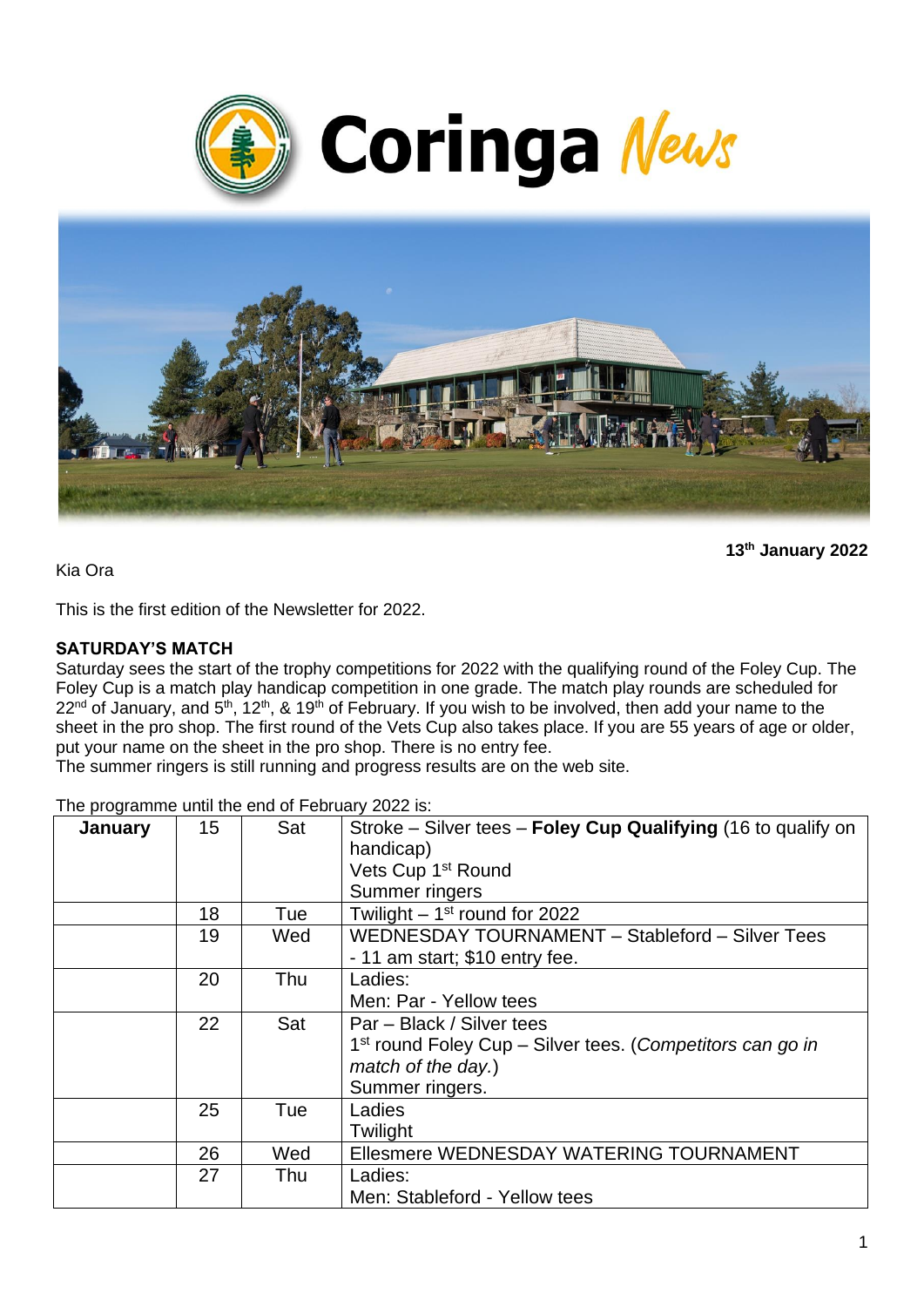|                 | 29             | Sat | <b>OPENING DAY - Teams Stableford White tees for men;</b>        |
|-----------------|----------------|-----|------------------------------------------------------------------|
|                 |                |     | Yellow Tees for women. \$10 entry; 10:00am multi-tee start       |
|                 |                |     | (Drawn fours).                                                   |
| <b>February</b> | $\mathbf{1}$   | Tue | Ladies                                                           |
|                 |                |     | Twilight                                                         |
|                 | $\overline{2}$ | Wed | Lone Star Group WATERING TOURNAMENT                              |
|                 |                |     | - Stableford - White Tees                                        |
|                 |                |     | 10.30 am start; (\$15 entry fee.)                                |
|                 | 3              | Thu | Ladies:                                                          |
|                 |                |     | Men: Stroke - Jerry Attrick Trophy - Yellow tees.                |
|                 | 5              | Sat | Stroke - White tees.                                             |
|                 |                |     | 2 <sup>nd</sup> round Foley Cup - Stroke - White tees            |
|                 |                |     | Vets Cup 2 <sup>nd</sup> round                                   |
|                 |                |     | SHOOTOUT BEGINS – [\$20 entry fee for the whole year]            |
|                 |                |     | Summer ringers.                                                  |
|                 | 6              | Sun | <b>Waitangi Day - Course Open</b>                                |
|                 | 8              | Tue | Ladies                                                           |
|                 |                |     | Twilight                                                         |
|                 | 9              | Wed | Templeton Wednesday Tournament                                   |
|                 | 10             | Thu | Ladies                                                           |
|                 |                |     | Men: Stableford - White tees                                     |
|                 | 12             | Sat | Stableford - Blue / White tees.                                  |
|                 |                |     | Semi Final Foley Cup.                                            |
|                 |                |     | <b>Waitangi Challenge</b> [held in conjunction with match of the |
|                 |                |     | day]                                                             |
|                 |                |     | Shootout                                                         |
|                 |                |     | Summer ringers                                                   |
|                 | 14             | Mon |                                                                  |
|                 | 15             | Tue | Ladies                                                           |
|                 |                |     | Twilight                                                         |
|                 | 16             | Wed | WEDNESDAY TOURNAMENT - Stableford - Silver Tees                  |
|                 |                |     | - 11 am start; \$10 entry fee.                                   |
|                 | 17             | Thu | Ladies                                                           |
|                 |                |     | Men: Par - Yellow tees                                           |
|                 | 19             | Sat | Irish Stableford - Blue tees                                     |
|                 |                |     | <b>Final Foley Cup</b>                                           |
|                 |                |     | <b>Summer Ringers</b><br>Shootout.                               |
|                 | 26             | Sat | Stroke - Black / Silver tees                                     |
|                 |                |     | Vets Cup 3rd round                                               |
|                 |                |     | Summer Ringers - Final day.                                      |
|                 |                |     | Shootout                                                         |
|                 | 28             | Mon | <b>CANTERBURY VETS</b>                                           |
|                 |                |     | - Stableford [COURSE CLSED until 2 pm]                           |
|                 |                |     |                                                                  |

### **SUMMER RINGERS**

A Happy New Year to everyone...a year in which we hope we'll get to see some normality return to our lives and that we get to see the loosening of the border restrictions once we and the other countries get control of this pandemic, it's well and truly overstayed its presence. Round 5 of the Summer Ringers Competition began with ideal calm overcast conditions which should've allowed the players on get the better of the more difficult front 9 before the rise in temperatures and wind by the end of their rounds. Several competitors are still away on their annual festive break out of town with family and enjoying some freedom outside of Christchurch.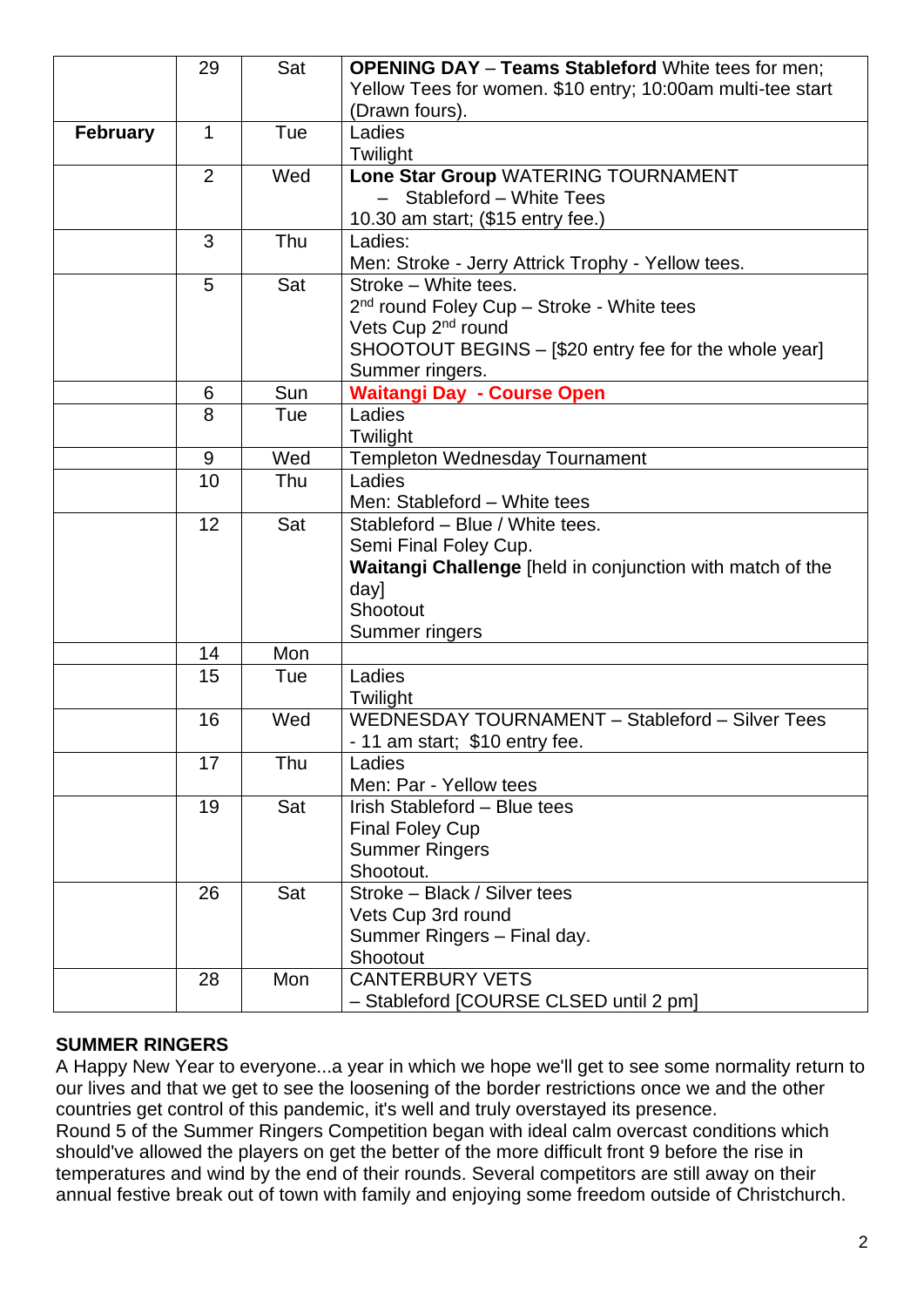There were several significant improvers in the field this week with Jonathan Kemp improving 30 places to lie in tenth position, an improvement of 15.75; followed by Charley Longley moving up 10 positions to lie in 31st position, an improvement of 9.10.

John Maasch has swept into the lead and now holds a commanding 2.80 lead over the improving Chris Cottrell with a net score of 50.98, an improvement of 4.00 from the previous week, followed by Robert Pryce who moves up two spots to third place, a further 0.56 behind. The next 20 players are only separated by less than 7.00 shots.

There were an additional 15 birdies recorded by the Ringers field this week, with Albert Yee overtaking the lead in these stats with seven birdies, from David Harvey and Spencer Wicks with six birdies, next is Isaac Preece with an eagle and four birdies, followed by Jonathan Kemp and Vance Hetaraka with five birdies and Albert Yee with four birdies.

If you haven't already entered, **it's not too late (there's 7 rounds left)...come and join in on the FUN...just add your name on the entry sheet in the Pro Shop and pay the entry fee of \$10, along with the Match of the Day fee**...if you played and entered the match of the day of the previous weeks then those scorecards will be included...play your game and enjoy the friendly rivalry and banter each week as the competition progresses to its finale.

See you out there on Saturday and Happy Golfing.

Kevin King

Ringers Organiser

# **CLUB NEWS**

#### **New Members**

We welcome the following eleven new members who have joined since the last newsletter

Murray Brown Blake Davison Adam Devine Nicholas Irving

Myoung Suk Kim Shin Seok Lee Phillip Patterson Caroline Stefano Lillian Stefano Luke Waller Dylan Flatman

Do not hesitate to ask from the pro shop or any of the members how the club functions and the different competitions we run throughout the week. Most importantly do enjoy your time at Coringa.

## **INTERCLUB**

### **Over 50's**

The Coringa Over 50's Team remains ahead of its nearest rival (Christchurch Golf Club) by a mere 3 strokes at the Canterbury Interclub Competition. Christchurch were too good on the day with Gross scores of 71 Jason Sincock, 72 Ian MacDonald & 77 Grant MacEwan.

Coringa Scores were 75 John Rademakers, 77 Lin Wang and 78 Paul Hansen.

Penultimate round set for Sunday 30 January.

### John Rademakers – Player / Manager

### **Metro A**

The post-Christmas games begin on the 13<sup>th</sup> of February and the Coringa team has a bye! After that there are 4 further games to be played. Coringa is at present in 2<sup>nd</sup> place in a very tight competition.

James Willetts - Player / Manager

## **Presidents**

The post-Christmas games begin on the 23<sup>rd</sup> of January and the Coringa team will play Bottle Lake (away), always a very tough assignment! They are currently in  $5<sup>th</sup>$  place, 2 points behind the leading team – again a very closely contested competition. Paul Snape – Player / Manager

### **MEN'S REPORT**

Happy Year to all those who have not been around or playing over the holiday period and let's hope for another great year of golf!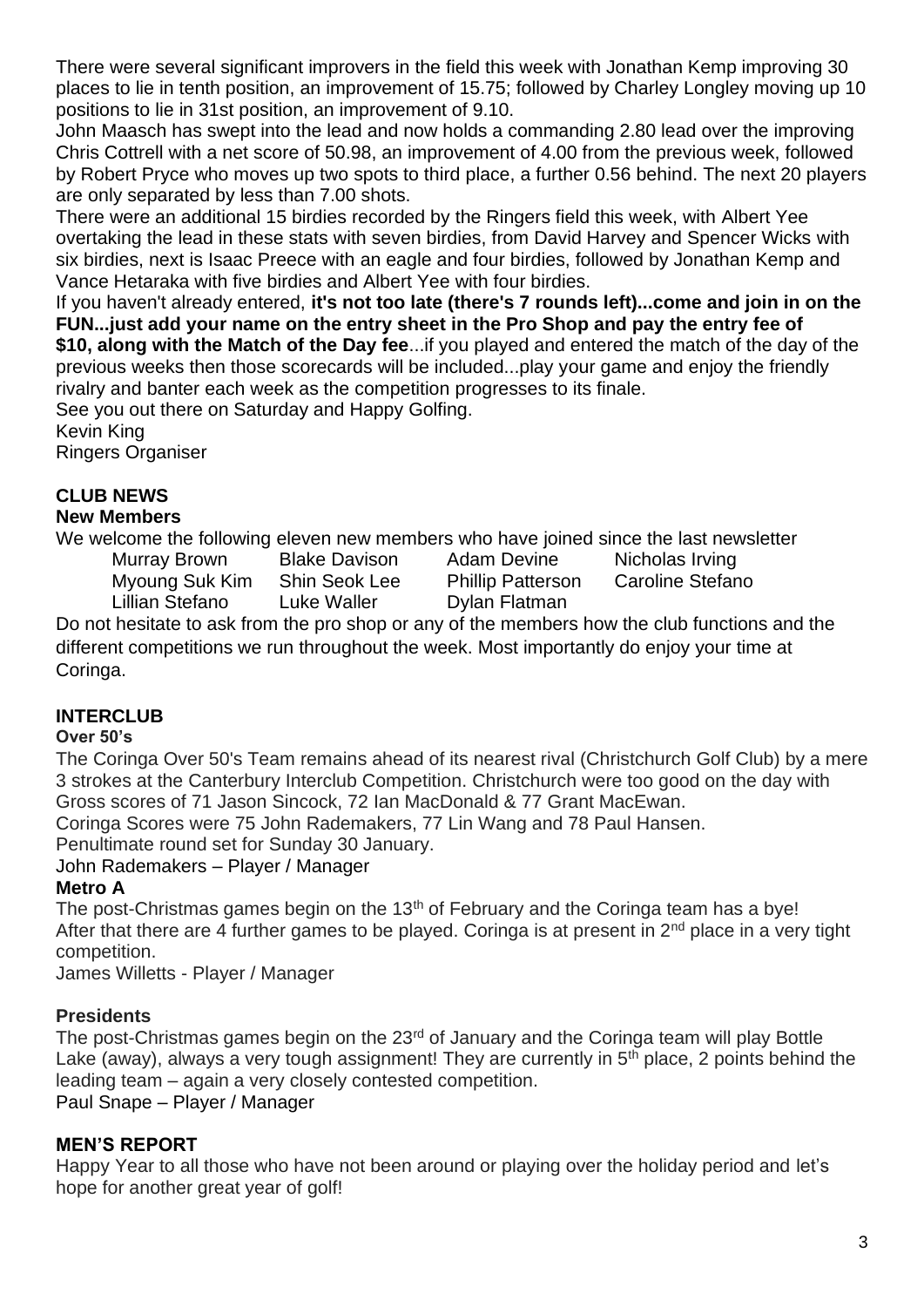This Saturday, the 15<sup>th</sup> of January, is a Stroke round competition off the silver tees, and it is the qualifying round for the Foley Cup. The Foley Cup is a one grade competition, match play on handicap. The match play rounds are scheduled for the 22<sup>nd</sup> of January, 5<sup>th</sup>, 12<sup>th</sup> & 19<sup>th</sup> of February. If you wish to be considered for qualification for the match play rounds, put your name on the sheet in the pro shop. [Sixteen best nett scores to qualify.]

After discussions with the green staff, they are holding the white tee blocks back until the Opening Day on the 29<sup>th</sup> of January! We are back with the normal competition fees and prizes this week which includes: the Gross score, a Birdie hole, a Net Eagle hole, a Hancock longest putt and the four Hancock's closest to the pin prizes.

Over the Christmas and New Year break those of us that have been left here in Christchurch have been out playing in Canterbury's hot but mixed weather, on a course which is both been challenging with significant grass growth - back to spring length in the rough, and true greens. Over the Christmas and New Year's period we had 55 members playing Saturday the 1<sup>st</sup>, on Wednesday the  $5<sup>th</sup>$  of January 54, and on Saturday the  $8<sup>th</sup>$ , 66.

In keeping with the weather there were some sizzling scores, and the highlights of these are John Robinson 47 stablefords on the  $8<sup>th</sup>$ , Daniel Wilson scoring 45 twice (!) on the 1<sup>st</sup> and 5<sup>th</sup>, Paul Hansen 40 and 37, Clinton Chase a 44, Chris Cottrell a 42, and Steve Satherley a 41. Very well played everyone.

Last Saturday, the 8<sup>th</sup> of January, it was a Stableford competition off the Silver tees and the full results are available on the website, but the summary is;

| <b>Silver Division One:</b>   | Daniel Bushby from Albert Yee both on 38.                       |
|-------------------------------|-----------------------------------------------------------------|
| <b>Silver Division Two:</b>   | Charlie Longley on 38 from Duncan Shaw-Brown and Kyle Charlwood |
|                               | both on 36.                                                     |
| <b>Silver Division Three:</b> | John Robinson on 47 from John Maasch on 41.                     |

I contacted Robbo after his 47 to congratulate him on the score. The reply came back "That was my best game since 2013 and the most surprised person was me!" So well done Robbo and keep it up.

It was good to see Mike Smith back out in the clubrooms, and hopefully he can get himself fit enough to return to golf soon.

There was a bit of disappointment from the green staff as over the Holiday period with two silver, and one yellow tee marker damaged. Then two black tee markers have been removed from the tee block and can't be found. If anyone sees the black markers out around the course please pick them up and return to the Pro-Shop. Lastly please as members if you see this behaviour do something about it!

### Meat/ Wine/ Raffle Prizes:

The raffles are back and until February we will be having the one 60 number raffle which are able to be purchased through Murita in the clubrooms. In February we will go back to two 50 number raffles. The raffle profits provide money for the match committee to pay for presents and the purchase of golf balls. Please help support the club in this way, and maybe walk home with a meat tray prize!

If you buy a raffle, please check the board and if you have a prize, wipe your name off, then ask Murita to pick up your prize, as we don't have a lot of space available within the freezer.

#### Pace of Play:

I was reading an article in the 2 January 2022 Golf Digest referring to 15 ways to be a better golfer', and I thought it was worthwhile sharing some if the tips over the next two weeks in the hope, we can continue to make golf more enjoyable for everyone. Remember 9 holes should tsake no more than 2 hours.

Tip 1: Leave the driver head cover in your car.

Tip 2: The next person to the tee needs to be ready.

Tip 3: Limit practice swings.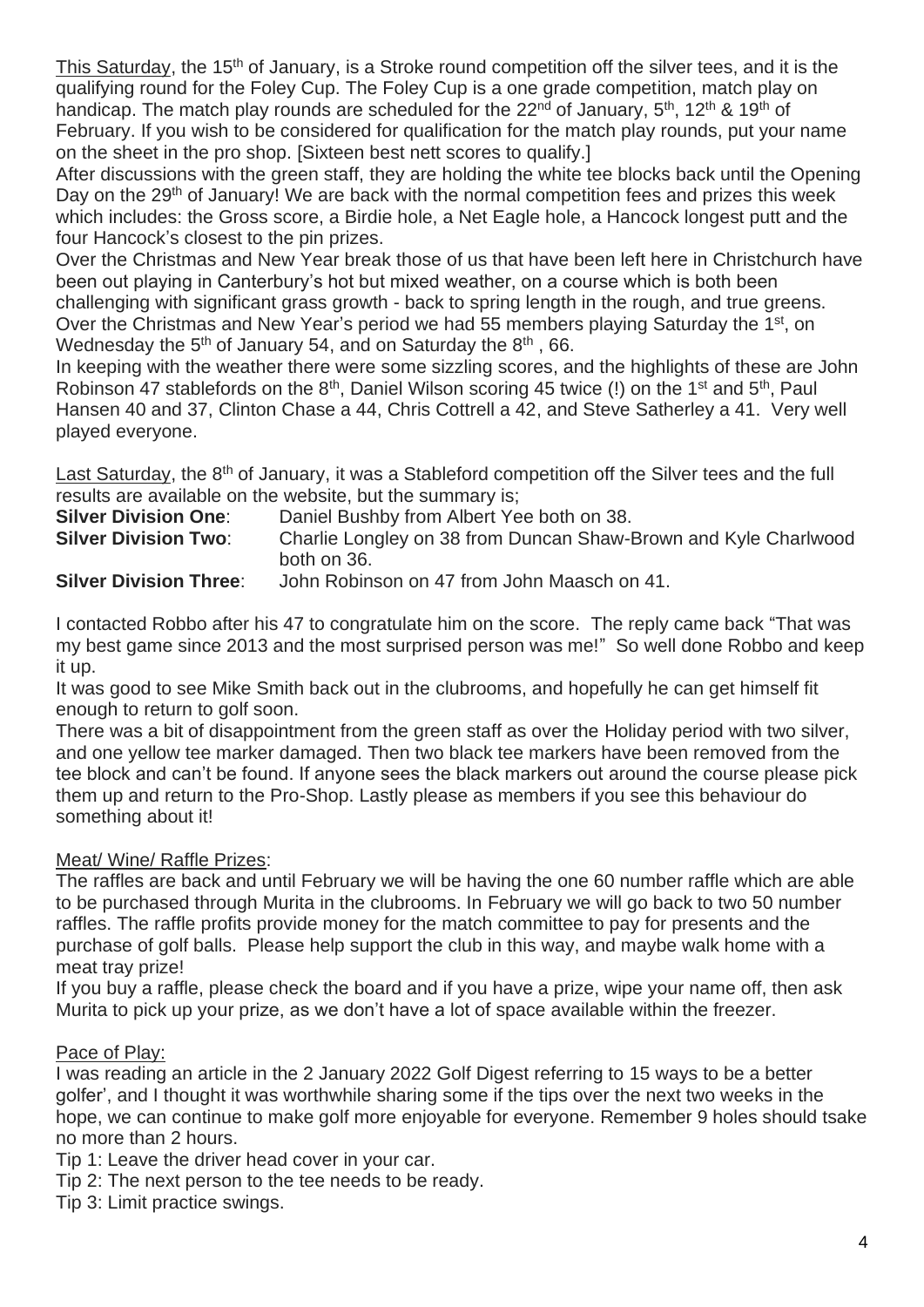Tip 4: Get ready to walk off towards your ball after the last person has hit off.

Tip 5: Watch everyone shots including tee shots.

Tip 6: Make a quick choice as to whether to hit a provisional ball or utilise the local rules dealing with balls hit out of bounds.

Tip 7: While it's someone else's turn to hit figure out your yardage and be ready to play

#### Upcoming events:

|            | 15 January Qualifying Foley Cup Matchplay (best 16 to qualify and remember the |
|------------|--------------------------------------------------------------------------------|
|            | competition is off the shortest tees available that day)                       |
|            | 19 January \$10 Wednesday Tournament                                           |
| 22 January | Match play for Foley Cup begins                                                |
| 29 January | Opening Day (Team Stableford \$10 entry arrive 9.30 am for 10 shotgun start)   |
| 2 February | 'Lone Star and Joes Garage Group' Watering Tournament                          |
|            | (Stableford \$15 entry Book fixed tee times through Proshop).                  |

### Closest to the Pin:

Weekly Hancock's Wine and Beer Merchants

#### Member's Success:

Grant Morris won the Weedons Open Junior Division by 7 shots with net scores of 72 and 68. Well done Grant.

#### Membership Welfare:

If you know of anyone who is not so well, then let me know their number and I can ring and offer help!

I hope everyone had a great break over the holiday season and you are a;; looking forward to a great time on the golf course David Harvey Men's Captain

#### **LADIES REPORT**

Happy New year to you all. Ladies Opening Day.

Hope you have Thursday 20th January, for the Rynne Rumble in your diaries. Sandy is going to send out an email with more details so keep an eye out for it.

#### Saturday golf

This continues with tee off times around 9am. Please go online and add your name if you want to play.

#### Sunday golf**,**

Joy has been able to get an earlier slot so we can avoid some of the heat. This coming Sunday tee off is 9.42am

#### Twilight-

Twilight starts back on the 19<sup>th</sup> Jan 2022. \$5 for members \$10 for non-members and \$10 for Burger and chips afterwards Coringa Club Opening Day 29<sup>th</sup> January. Ladies are able to play as well. Anne Morgan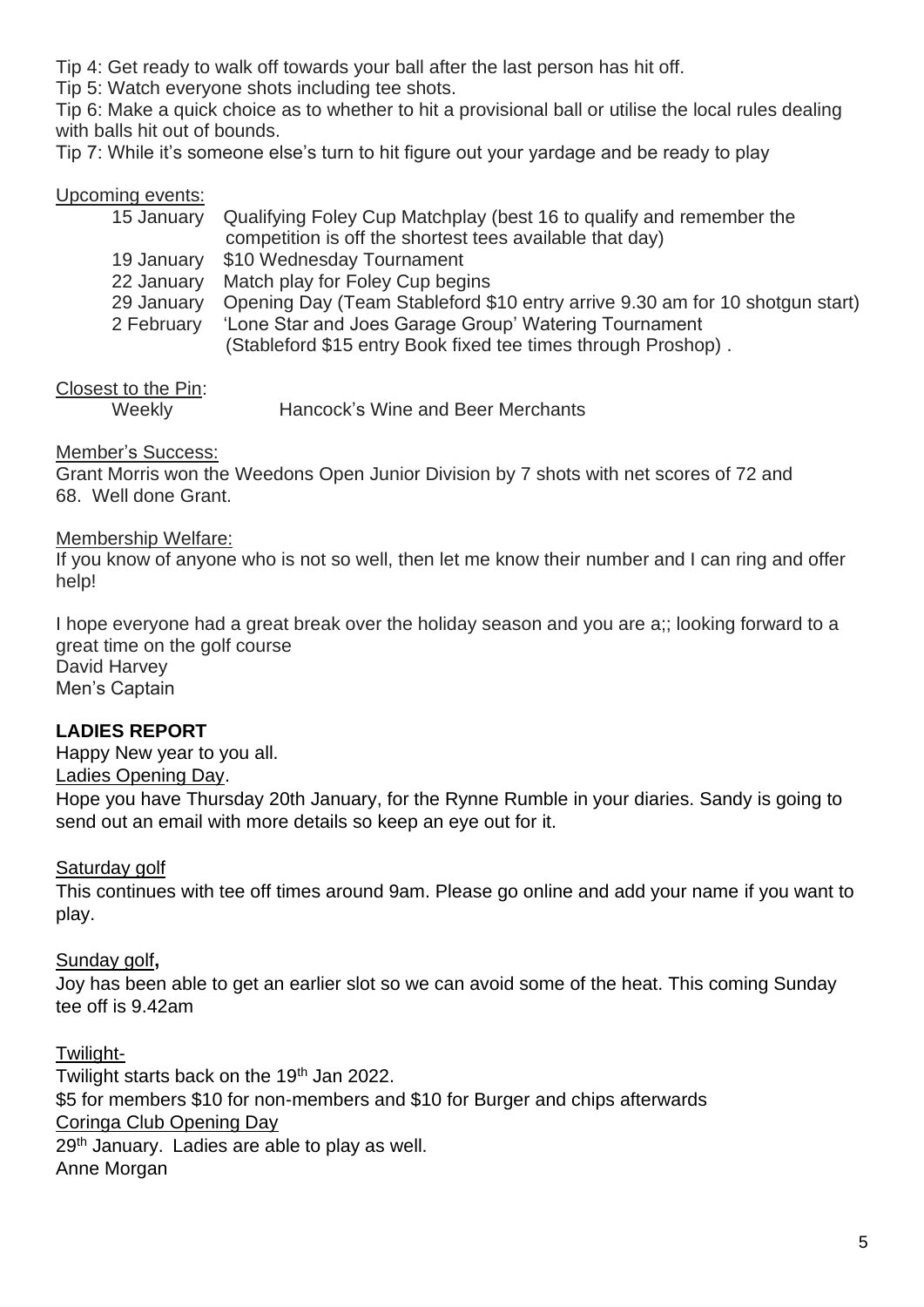#### **WEDNESDAY GOLF**

The first Wednesday Tournament for the year on Wednesday the 5<sup>th</sup> of January, saw a field of 54 compete in a "money" (ie no meat prizes), Stableford in warm summer conditions. It was great to see so many visiting players enjoying the great course we have here at Coringa. The highlight was Daniel Wilson's 2<sup>nd</sup> successive 45-point round. His handicap must fall! Altogether 20% of the field managed to better 36 points – great summer golf!

Notable results were"

#### **Division One**

| 2 <sub>nd</sub>     | David Harvey           |    | 38 c/b           |
|---------------------|------------------------|----|------------------|
| 3rd                 | <b>James Willetts</b>  | 38 |                  |
| 4 <sup>th</sup>     | Paul Hansen            |    | $37 \text{ c/b}$ |
| 5 <sup>th</sup>     | Murray Angus           | 37 |                  |
| 6 <sup>th</sup>     | Lin Wang               | 36 |                  |
| <b>gth</b>          | John Deacon            |    | $35 \text{ c/b}$ |
| <b>Division Two</b> |                        |    |                  |
| 1 <sup>st</sup>     | <b>Daniel Wilson</b>   | 45 |                  |
| 2 <sub>nd</sub>     | <b>Steve Satherley</b> | 41 |                  |

| -               | 0.01010101101101      |                  |
|-----------------|-----------------------|------------------|
| 3 <sup>rd</sup> | <b>Paul Carpinter</b> | $38 \text{ c/b}$ |
| 7 <sup>th</sup> | Jon Kemp              | $35 \text{ c/b}$ |

8<sup>th</sup> Courtney Wilson 35

Charlie Longley (#7) and James Willetts (#13) won the Hancock's bottles of wine for the closest to the pins.

On Wednesday we had an additional \$10' Tournament with 19 participants.

Notable Coringa Results in the one division included;

| 1 <sup>st</sup> | <b>Gary Cross</b>     | 41       |
|-----------------|-----------------------|----------|
| 2 <sub>nd</sub> | <b>Mathew Harris</b>  | 40       |
| 3rd             | David Harvey          | 38 (C/B) |
| 4 <sup>th</sup> | <b>Keith Gardiner</b> | 38       |
| 5 <sup>th</sup> | <b>Scott Calvert</b>  | 36       |
| 6 <sup>th</sup> | <b>Clinton Chase</b>  | 35       |

We will have another \$10 Tournament next Wednesday from 10.30 a.m and then our 'Lone Star and Joe's Garage Group' Watering Tournament on Wednesday 2<sup>nd</sup> of February with 'Hanock's' closest to the pin at both. The intention for 2022 is that the 'Lone Star and Joes Garage Group' Tournament will have set tee times which can be booked through the Pro-Shop for the month in advance or days prior. Make some time and come out.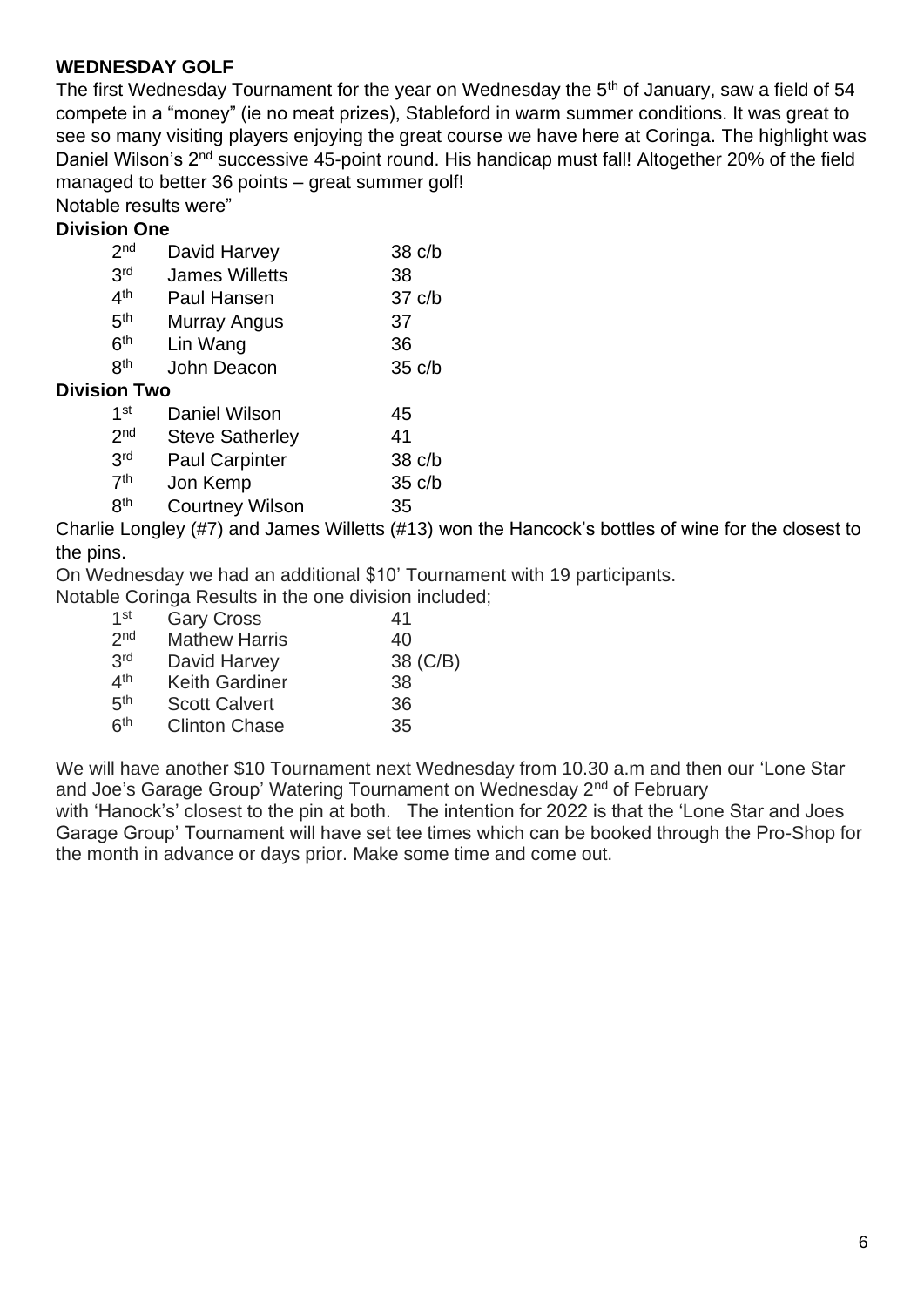# **THURSDAY MEN'S GOLF**

Christmas Tournament – 2021

After being rained out the previous Thursday, we finally got our Christmas tournament played on 23/12/21. Given the timing it was gratifying to get a field of 27 and my thanks to everybody who competed.



We presented the Geoff Basset Cup for the best scoring average (Stableford) over the whole year to Jimmy Anderson (pictured) who managed an average score of 38.5 over his best 10 rounds in 2021.

The match for the day was a Stableford competition off Yellow



tees for the Burt Fifield trophy, and the winner on 42 points was Doug Ames (Well done to the ancient relic!!!)

Other winners were as follows:

|                                    | 2 <sup>nd</sup> Keith Yardley  | 41 |  |
|------------------------------------|--------------------------------|----|--|
|                                    | 3rd Jonathan Kemp              | 38 |  |
|                                    | 4 <sup>th</sup> Paul Gnad      | 37 |  |
|                                    | 5 <sup>th</sup> Chris Cottrell | 36 |  |
|                                    | 6 <sup>th</sup> David Harvey   | 36 |  |
| at the nine (Thonic to Llongeolde) |                                |    |  |

Nearest the pins (Thanks to Hancock's Wine & Spirits) went to Lex

Halford (#17) and John Deacon (#7) while we had 2's to Keith Yardley, David Harvey, John Deacon, Johnathan Kemp, John McCabe and Wing Gin.

#### Opening Day – 2022

A typical forecast for a Thursday - being showers in the morning clearing in the afternoon, not that I'm paranoid. No sign of rain and a very pleasant morning indeed. We had a stableford match off Silver tees and scoring was solid. The winner on the day was Logan Edwards with 41 and he also had two 2's. Well done, Logan.

The full results were as follows:

| 1 <sup>st</sup> | Logan Edwards      | 41 |
|-----------------|--------------------|----|
| 2 <sub>nd</sub> | <b>Greg Carr</b>   | 38 |
| 3rd             | Roy Wang           | 36 |
| 4 <sup>th</sup> | <b>Lex Halford</b> | 36 |
| 5 <sup>th</sup> | Jim Anderson       | 36 |
| 6 <sup>th</sup> | <b>Garry Puddy</b> | 36 |

Looking forward to a good field next week and until then good golfing. Chris Cottrell For Thursday Men

#### **TWILIGHT 2021-2022**

Twilights begin again next Tuesday, the 18<sup>th</sup> of January. They are held every Tuesday evening with a shotgun start shortly after 5:30pm. Everyone is welcome! Members \$5 and Guests \$10 Good prizes and a Burger meal to follow - \$10